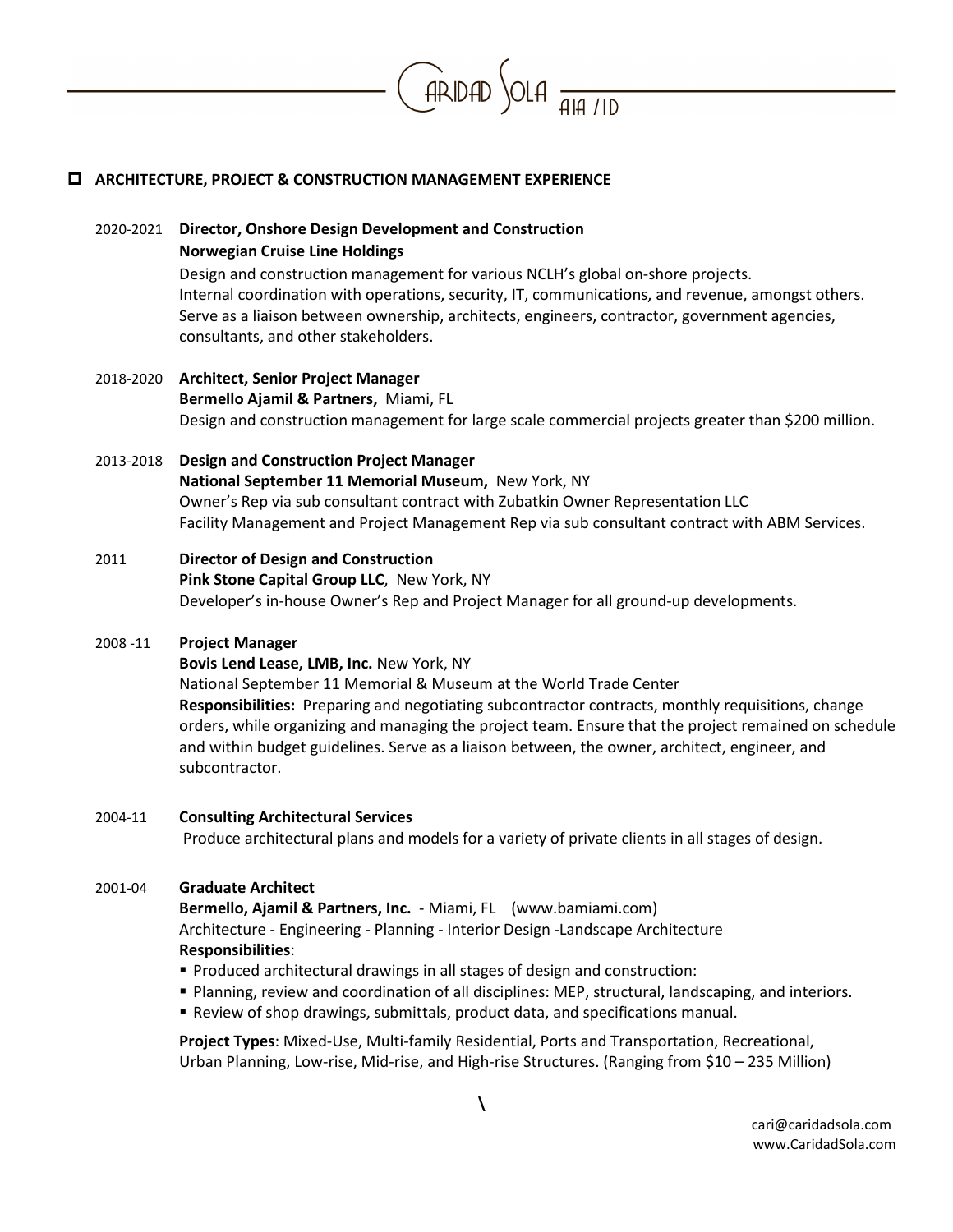

#### **PROFESSIONAL LICENSES**

- **Registered Architect NY** # RA033753, **FL** #AR93539, **PA** #RA404516, **NJ** #21AI01862700
- **NCARB -** Certificate #64601, **NY Real Estate License #**10401206667
- **LEED - Accredited Professional**
- **Licensed Interior Designer** FL #ID5196 , **ICRA/ PCRA Certificate**

#### **EDUCATION**

| 2009    | <b>Columbia University, New York, NY</b><br>M.S. in Construction Administration                                                                                                         |
|---------|-----------------------------------------------------------------------------------------------------------------------------------------------------------------------------------------|
| 2005-06 | Certificate Program in Construction Engineering                                                                                                                                         |
| 2007    | University of Amsterdam School of Real Estate, Holland<br>Certificate in Portfolio & Risk Management                                                                                    |
| 2007    | <b>New York University, New York, NY</b><br>M.S. in Real Estate Development                                                                                                             |
| 2006    | <b>Parsons School of Design, New York, NY</b><br>M.F.A. in Fine Arts                                                                                                                    |
| 2003    | <b>University of Miami, Coral Gables, FL</b><br>B.ARCH. Architecture *Cum Laude<br>General Honors / Tau Sigma Delta, National Architectural Honor Society / Phi Kappa Phi Honor Society |
|         | B.F.A. in Fine Arts *Cum Laude                                                                                                                                                          |

Departmental Honors in Art & Art History / Minor: Art History / Golden Key National Honor Society

## **RESEARCH EXPERIENCE**

## 2007 **Architecture & Development in Europe**

Traveled Abroad to: Germany, The United Kingdom, Belgium, Holland, Spain, Portugal, France, Greece, Italy, Switzerland, and The Czech Republic Research Paper: *The Risks & Returns of Large Scale Urban Developments*

## **TECHNICAL EXPERTISE**

Extensive experience in AutoCAD, Adobe Photoshop, M-Color, ProLog and ProCore (CM Software) Proficient in all Microsoft Office Applications: (PowerPoint, Excel, Project, etc.) Proficient in Windows XP and Macintosh Operating Systems Bilingual: Fluent in English and Spanish Artistic Skills: Interactive Multi-Media, Installation, Sculpture, Drawing, Painting, Photography, Graphic Design, Glass Blowing, Printmaking, Silk-screening

## **PROFESSIONAL AFFILIATIONS**

American Institute of Architects, AIA - Urban Land Institute - US Green Building Council NCARB, National Council of Architectural Registration Boards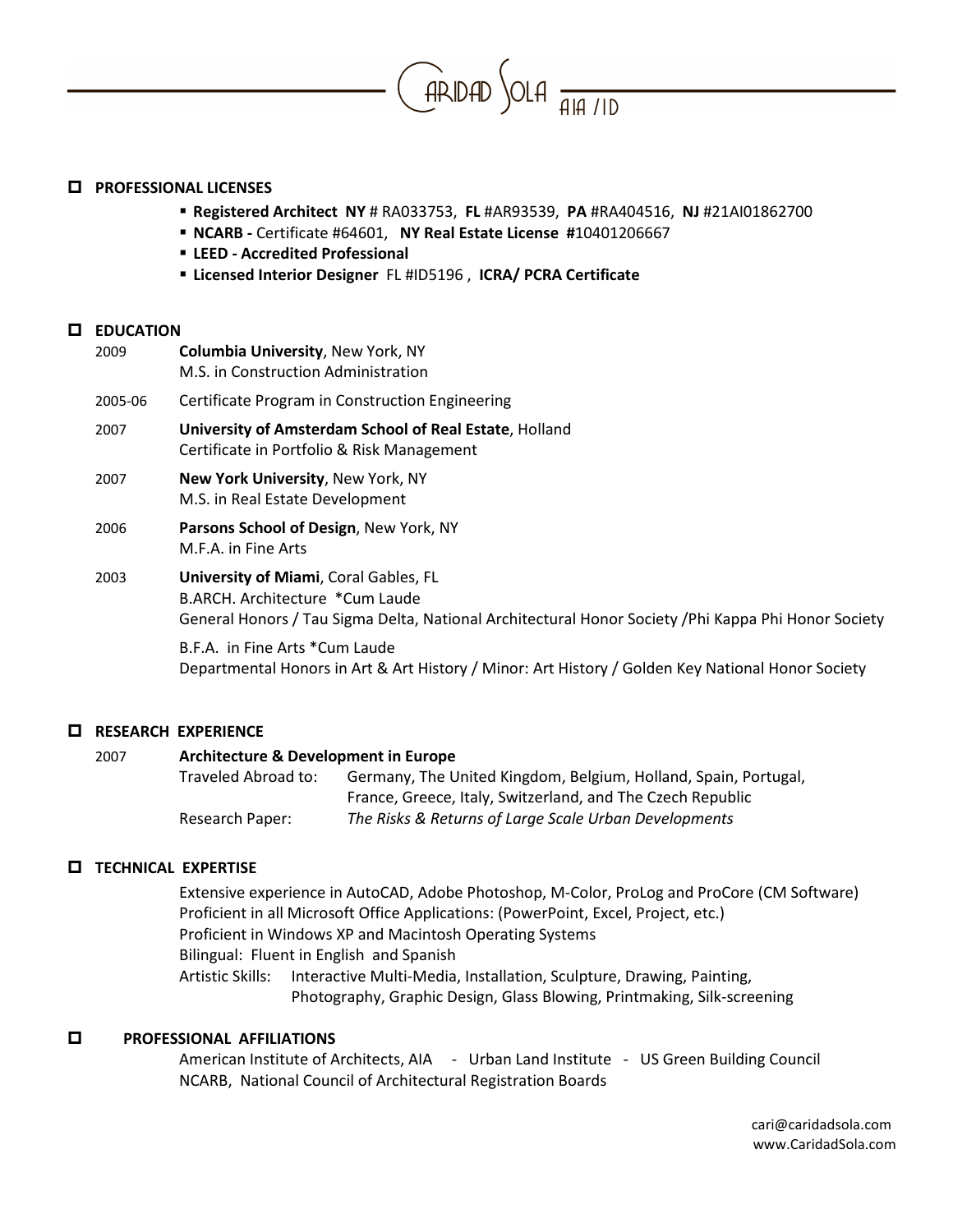

## **SELECTED FELLOWSHIPS & AWARDS**

- 2010 *Top 50 Artist Art Takes Miami* Art Basel Miami Beach 2010
- 2007 *Ninety Miles* Development Proposal Selected as Final Top 4 for funding by Investor Panel
- 2006 Best of Show, *Made in NY 2006*, Schweinfurth Memorial Art Center, Auburn, NY
- 2005 Dean's Graduate Fellowship & Merit Scholarship, New York University
- 2004 University Scholars Award, Parsons School of Design / Parsons Graduate Dean's Scholarship
- 2002 Provost's Honor Award, Highest Scholastic Achievement, University of Miami
- 2000 Art Schneller Annual Scholarship, University of Miami
- 1999 USAA All-American Scholar
- 1998 Provost's Honor Award, Highest Scholastic Achievement, University of Miami Alumni Annual Scholarship, University of Miami *Florida Merit Scholar / FL Resident Access Grant Artist of the Year Award at Gulliver Preparatory / 5A Award for the Arts*

# **ELECTED ART EXHIBITIONS**

## 2015

- Urban Enchantment, The Spinning Plate Gallery Pittsburgh, PA
- Constantly Consuming Culture, The Waterfront, -- Miami, FL

# 2013

**Performance Heart's Circus of Dreams Show, Bizarre, Brooklyn.** 

## 2012

- Grace Exhibition Space, Fountain Miami, Art Basel Week
- **Art in Odd Places: Model, NYC, NY**
- NYC Mixed Greens, Art For Progress' August & September Events at the Paper Box
- NY Global Positioning Systems, So you say you want a revolution
- **SVA Alumni Group Show, NYC Mixed Greens**
- Art For Progress July Event at the Paper Box, NY
- 4th of July at the Paper Box, NY
- **F** Art Takes Times Square, NYC
- NYC Brooklyn Beat Music & Arts Festival at The Paper Box
- **F** Fountain NY Grace Exhibition Space at the Armory
- AFP Night of Media Arts Fountain Art Fair Closing Party, NYC

## 2011

- Art Basel Week Closing Party, Art for Progress at Fountain Fair, Miami, FL
- A Change of Climate, Blue Source Space, New York, NY
- **Solo Show, ....and they live happily ever after, Art Basel Week, Barrio Workshop, Miami, FL**
- Generations VII, A.I.R. Gallery, NYC

## 2010

- Solo Show, Backyart Summer Series, Brooklyn, NY
- The Sketchbook Project, Art House Coop Library, Brooklyn, NY

2008

- **SITE: Crashing Chelsea, New York**
- NY SITE: One- Night Art Event, New York, NY